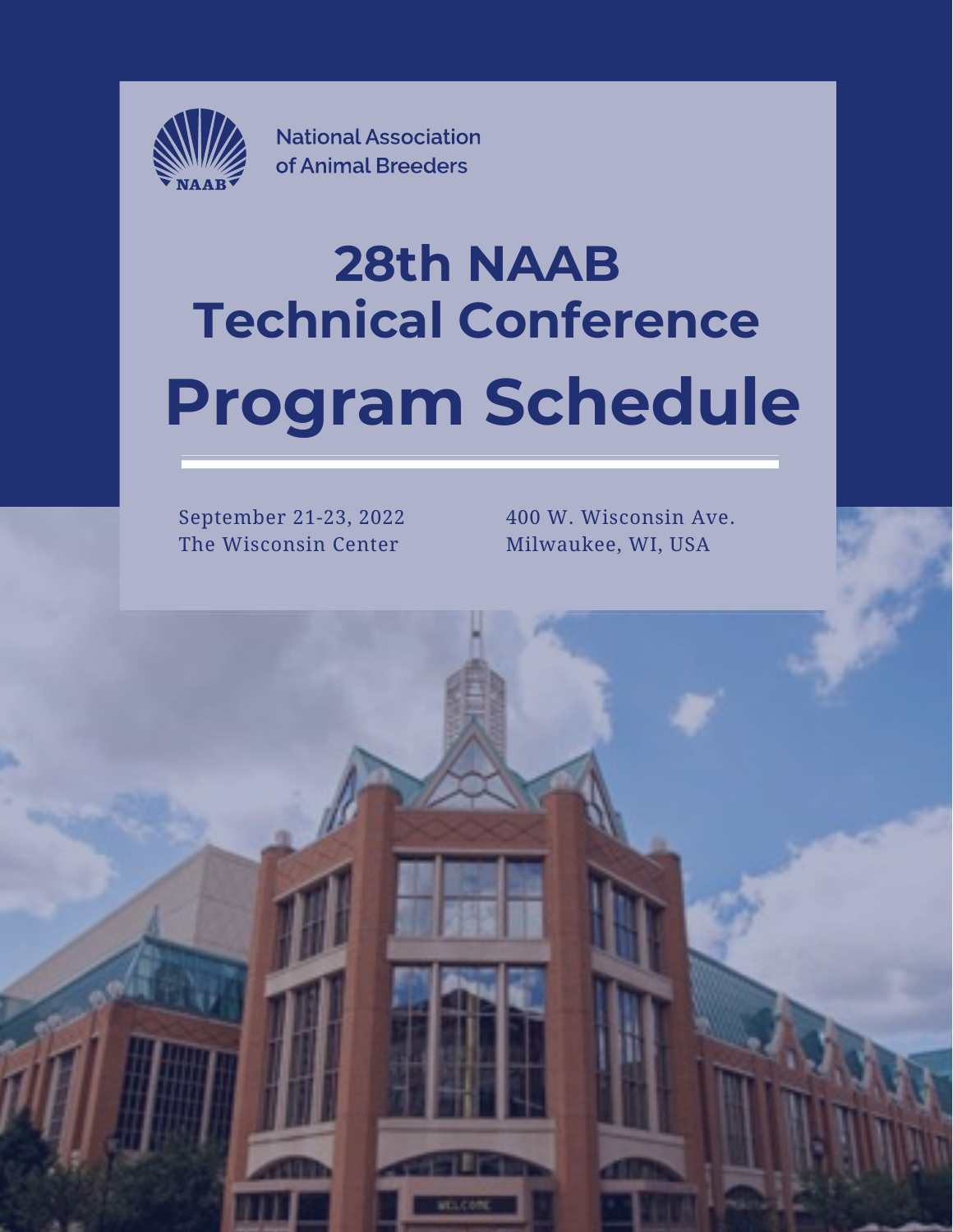# **Program Flow**

|         | $\mathbf{WEDNESDAY}$ 6pm - Welcome Reception' |
|---------|-----------------------------------------------|
| SEPT 21 | Room 201                                      |

| <b>THURSDAY</b> | 8am - 12:15pm Morning Session<br>Chair: Clara Gonzalez-Marin -<br><b>ST Genetics</b> |
|-----------------|--------------------------------------------------------------------------------------|
| <b>SEPT 22</b>  | <b>2pm - 5pm Afternoon Session Chair:</b><br>Vianney Salmon - URUS                   |
|                 | <b>5pm - NAAB Happy Hour</b><br>6pm - Sponsored Hospitality Room                     |
| <b>FRIDAY</b>   | 8am - 12pm Morning Session                                                           |
| <b>SEPT 23</b>  | Chair: Dr. Kevin Rozeboom - ABS Global                                               |
|                 | 12pm - Adjourn                                                                       |

*Please check in for name badges at reception*

FOR MORE INFORMATION • DCRAIG@NAAB-CSS.ORG DONNA CRAIG WWW.NAAB-CSS.ORG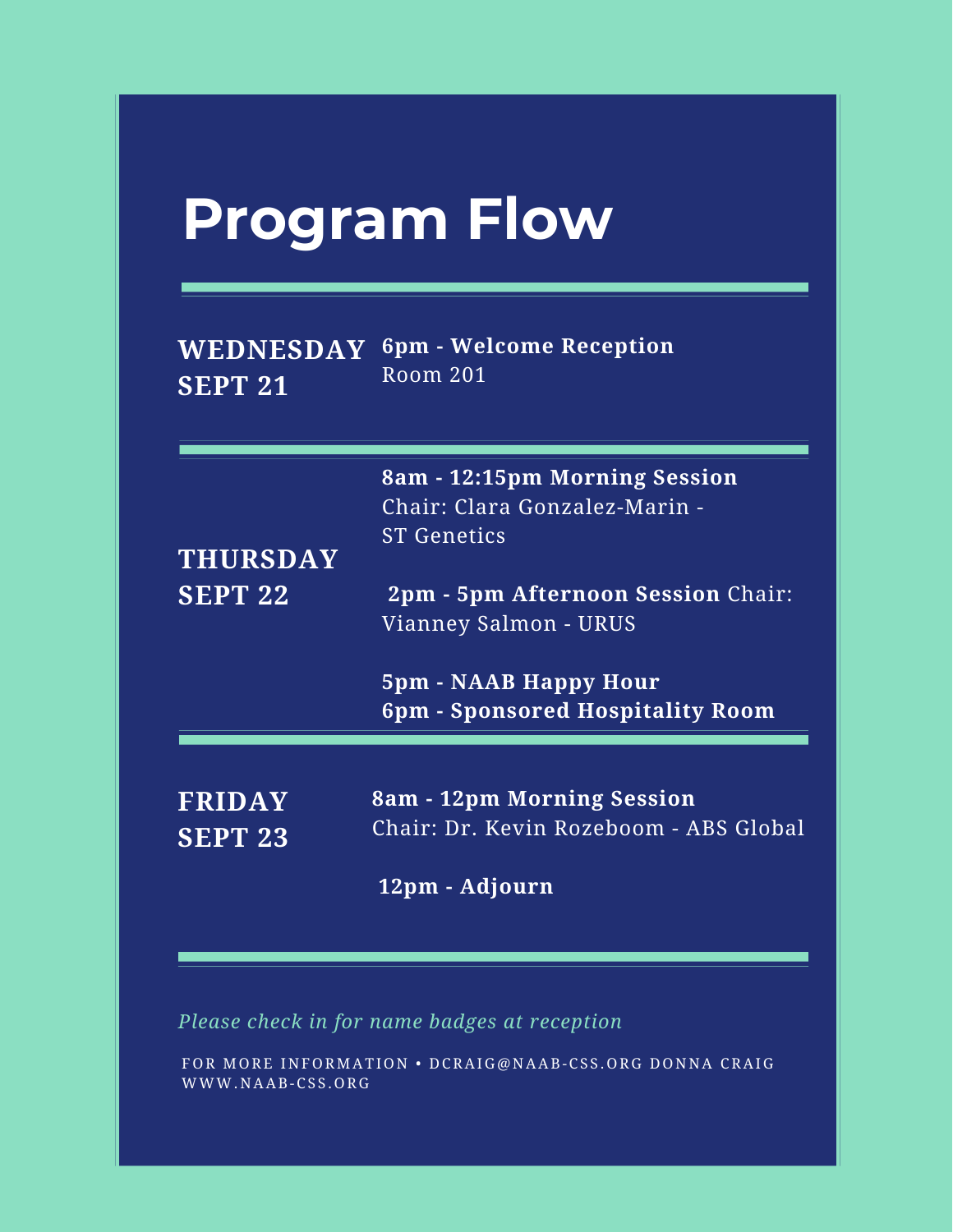# **CONFERENCE PROGRAM**

#### NAAB 28th TECHNICAL CONFERENCE ON ARTIFICIAL INSEMINATION AND REPRODUCTION

# **Wednesday – September 21, WELCOME RECEPTION**

**6:00 pm** *Please join fellow attendees for a reception, located in room 201 at the Wisconsin Center*

## **Thursday — September 22,**

### **MORNING SESSION**

**Session Chair : Dr. Clara Gonzalez-Marin – STgenetics**

#### **08:00 am Welcome & Overview of NAAB/CSS**

*Jay Weiker, NAAB/CSS*

**08:15 am Health reactors, effects on CSS and**

#### **exports**

*Dr. Rory Meyer, NAAB/CSS*

#### **08:45 am Beef on dairy economics**

*Jeremey Howard, Simplot*

#### **09:15 am Student Poster Presenters**

*Dr. Joe Dalton, University of Idaho*

# **09:15 am Introduction of NAAB Doak Fellows** *Jay Weiker, NAAB/CSS*

#### **09:45 am BREAK** *Exhibitor Workshop 1\*, Student Posters*

**10:45 am CASA parameter settings' effect on analysis outcomes**

*Dr. Marleen Broekhuijse, CRV*

#### **11:15 am The future of semen analysis:**

#### **Semen experts round table**

- *Dr. Leo Brito, University of Pennsylvania*
- *Mel DeJarnette, Select Sires*
- *Dr. Marleen Broekhuijse, CRV*

#### **12:15 pm LUNCH**

*Exhibitor Workshop 2\*, Student Posters*

## **AFTERNOON SESSION**

**Session Chair : Dr. Vianney Salmon - URUS**

#### **2:00 pm Feed efficiency - Sire effect**

*John Cole, URUS*

**2:30 pm Evolving collection and housing strategies for AI bull studs**

*TBD*

**03:00 pm BREAK,**

*Exhibitor Workshop 3\*, Student Posters*

**04:00 pm Bull calf management - the use of bolus technology**

*Dr. Randy Bond, STgenetics*

#### **04:30 pm Liquid nitrogen safety & best**

**practices** *Cory Rakes, MVE Biological Solutions*

**05:00 pm NAAB Happy Hour 06:00 pm Sponsored Hospitality Room**